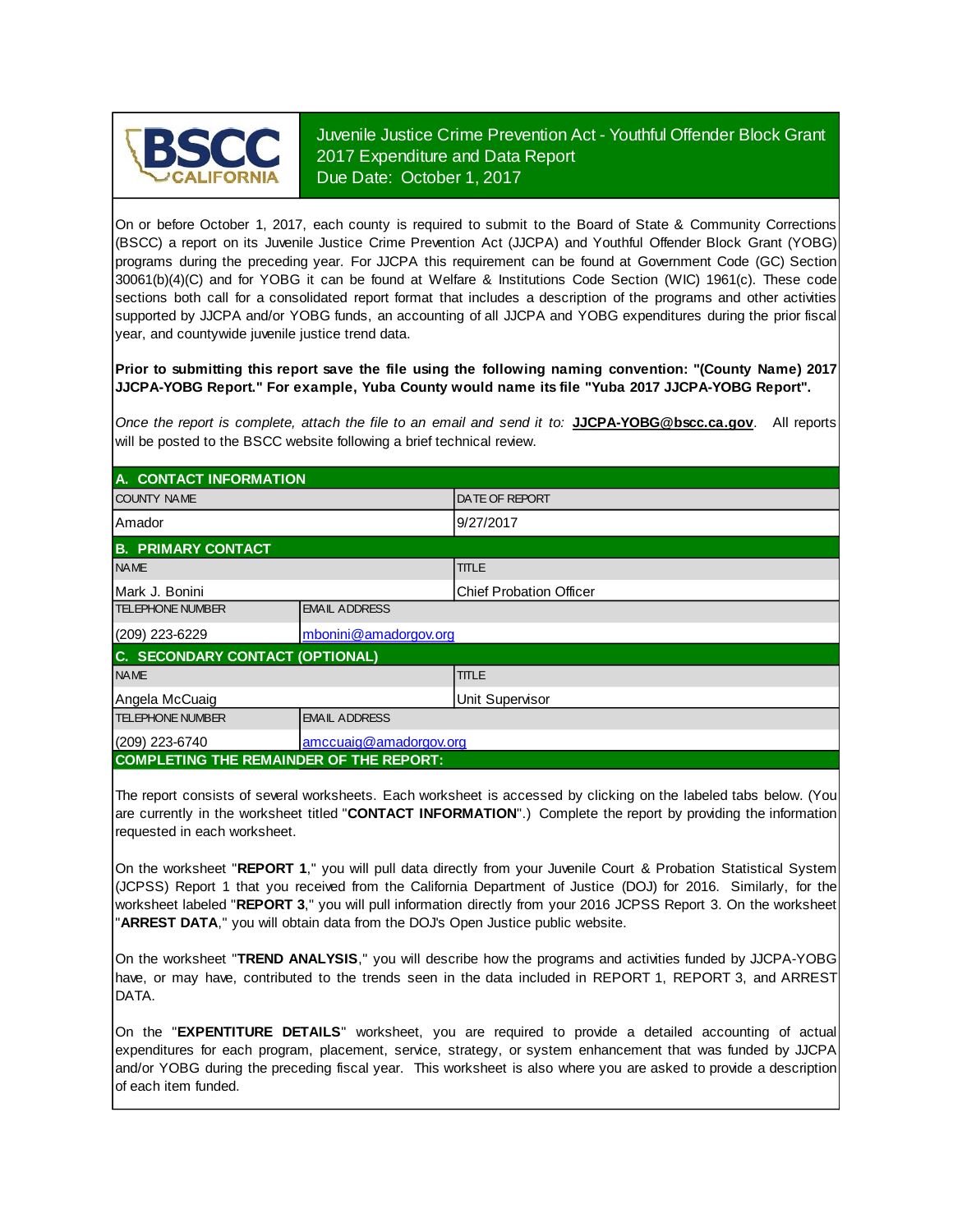#### **COUNTYWIDE JUVENILE JUSTICE DATA for:** *Amador*

*In the blank boxes below, enter the data from your Report 1 received from DOJ as titled below:*

**Referrals of Juveniles to Probation Departments for Delinquent Acts, January 1 - December 31, 2016 Age by Referral Type, Gender, Race/Ethnic Group, Referral Source, Detention, Prosecutor Action, and Probation Department Disposition**

**Report 1**

#### **Probation Department Disposition**

| <b>Informal Probation</b> |  |
|---------------------------|--|
| <b>Diversions</b>         |  |
| <b>Petitions Filed</b>    |  |

#### **Gender (OPTIONAL)**

| <b>Male</b> |              |    |
|-------------|--------------|----|
| Female      |              | כי |
|             | <b>TOTAL</b> |    |

#### **Race/Ethnic Group (OPTIONAL)**

| <b>Hispanic</b>         |    |
|-------------------------|----|
| White                   | 53 |
| <b>Black</b>            |    |
| Asian                   |    |
| <b>Pacific Islander</b> |    |
| Indian                  | з  |
| <b>Unknown</b>          |    |
| <b>TOTAL</b>            |    |

**Please use this space to explain any exceptions and/or anomalies in the data reported above:**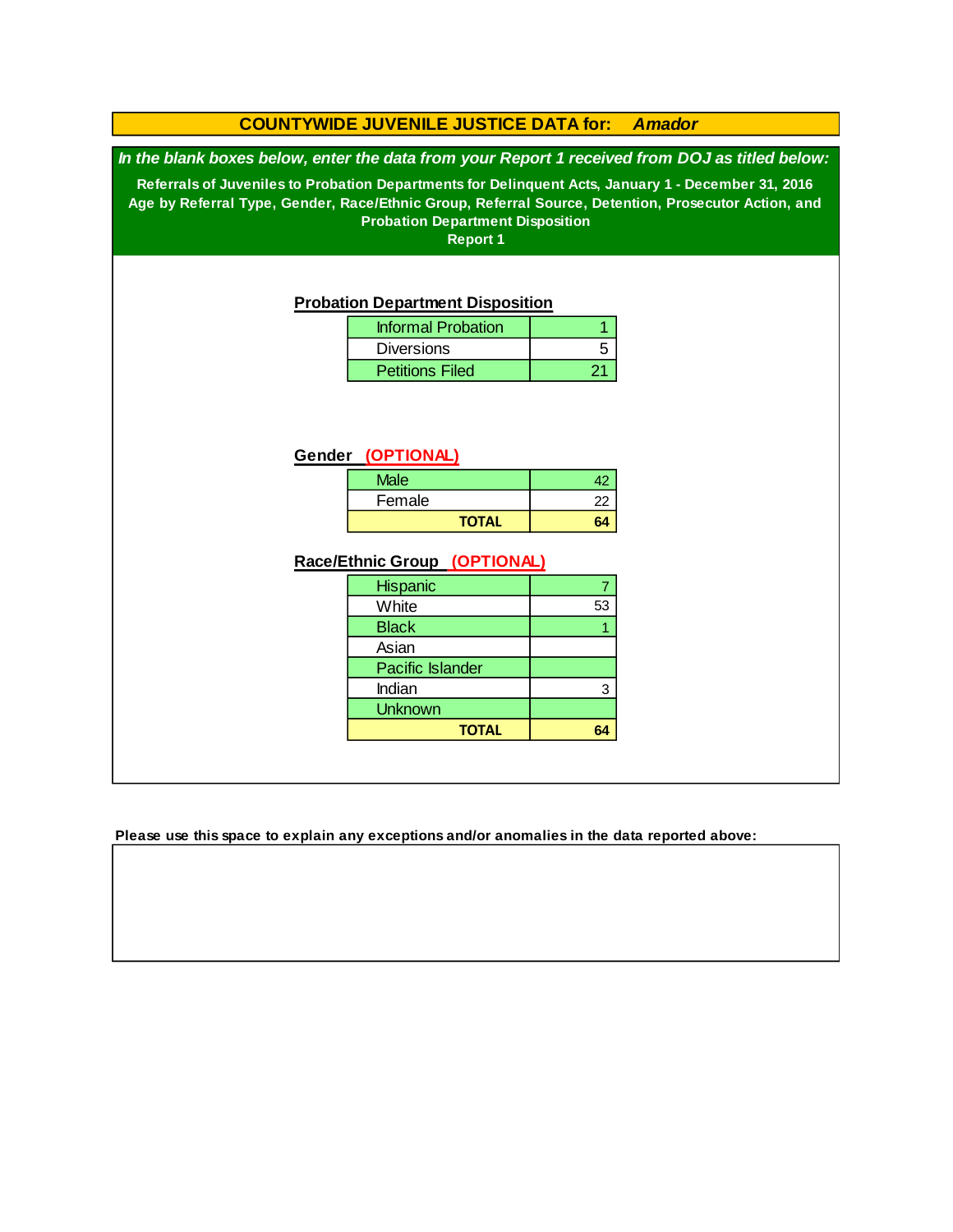| <b>COUNTYWIDE JUVENILE JUSTICE DATA for:</b><br><b>Amador</b>                                                                                                                                                                                                                                                                            |                                |              |                |  |
|------------------------------------------------------------------------------------------------------------------------------------------------------------------------------------------------------------------------------------------------------------------------------------------------------------------------------------------|--------------------------------|--------------|----------------|--|
| In the blank boxes below, enter the data from your Report 3 received from DOJ as titled below:<br>Juvenile Court Dispositions Resulting From Petitions for Delinquesnt Acts, January 1 - December 31, 2016<br>Age by Petition Type, Sex, Race/Ethnic Group, Defense Representation, Court Disposition and Wardship Placement<br>Report 3 |                                |              |                |  |
| <b>Petition Type</b>                                                                                                                                                                                                                                                                                                                     |                                |              |                |  |
|                                                                                                                                                                                                                                                                                                                                          | <b>New</b>                     |              | 14             |  |
|                                                                                                                                                                                                                                                                                                                                          | Subsequent                     |              | $\overline{7}$ |  |
|                                                                                                                                                                                                                                                                                                                                          |                                | <b>TOTAL</b> | 21             |  |
| <b>Court Disposition</b>                                                                                                                                                                                                                                                                                                                 |                                |              |                |  |
|                                                                                                                                                                                                                                                                                                                                          | <b>Informal Probation</b>      |              |                |  |
|                                                                                                                                                                                                                                                                                                                                          | Non-Ward Probation             |              | 7              |  |
|                                                                                                                                                                                                                                                                                                                                          | <b>Wardship Probation</b>      |              | $6\phantom{a}$ |  |
|                                                                                                                                                                                                                                                                                                                                          | Diversion                      |              |                |  |
|                                                                                                                                                                                                                                                                                                                                          | Deferred Entry of Judgement    |              | 1              |  |
|                                                                                                                                                                                                                                                                                                                                          | <b>Wardship Placements</b>     |              |                |  |
|                                                                                                                                                                                                                                                                                                                                          | <b>Own/Relative's Home</b>     |              | 3              |  |
|                                                                                                                                                                                                                                                                                                                                          | Non-Secure County Facility     |              |                |  |
|                                                                                                                                                                                                                                                                                                                                          | <b>Secure County Facility</b>  |              | $\overline{2}$ |  |
|                                                                                                                                                                                                                                                                                                                                          | Other Public Facility          |              |                |  |
|                                                                                                                                                                                                                                                                                                                                          | <b>Other Private Facillity</b> |              |                |  |
|                                                                                                                                                                                                                                                                                                                                          | Other                          |              | 1              |  |
|                                                                                                                                                                                                                                                                                                                                          | California Youth Authority*    |              |                |  |
|                                                                                                                                                                                                                                                                                                                                          |                                | <b>TOTAL</b> | 6              |  |
|                                                                                                                                                                                                                                                                                                                                          | <b>Subsequent Actions</b>      |              |                |  |
|                                                                                                                                                                                                                                                                                                                                          | <b>Technical Violations</b>    |              |                |  |
|                                                                                                                                                                                                                                                                                                                                          |                                |              |                |  |
|                                                                                                                                                                                                                                                                                                                                          | Sex (OPTIONAL)                 |              |                |  |
|                                                                                                                                                                                                                                                                                                                                          | <b>Male</b>                    |              | 17             |  |
|                                                                                                                                                                                                                                                                                                                                          | Female                         |              | 4              |  |
|                                                                                                                                                                                                                                                                                                                                          |                                | <b>TOTAL</b> | 21             |  |
|                                                                                                                                                                                                                                                                                                                                          | Race/Ethnic Group (OPTIONAL)   |              |                |  |
|                                                                                                                                                                                                                                                                                                                                          | Hispanic                       |              | $\overline{a}$ |  |
|                                                                                                                                                                                                                                                                                                                                          | White                          |              | 15             |  |
|                                                                                                                                                                                                                                                                                                                                          | <b>Black</b>                   |              | 1              |  |
|                                                                                                                                                                                                                                                                                                                                          | Asian                          |              |                |  |
|                                                                                                                                                                                                                                                                                                                                          | Pacific Islander               |              |                |  |
|                                                                                                                                                                                                                                                                                                                                          | Indian                         |              | 3              |  |
|                                                                                                                                                                                                                                                                                                                                          | <b>Unknown</b>                 |              |                |  |
|                                                                                                                                                                                                                                                                                                                                          |                                | <b>TOTAL</b> | 21             |  |

**Please use this space to explain any exceptions and/or anomalies in the data reported above:** 

\* The JCPSS reports show "California Youth Authority," however it is now called the "Division of Juvenile Justice."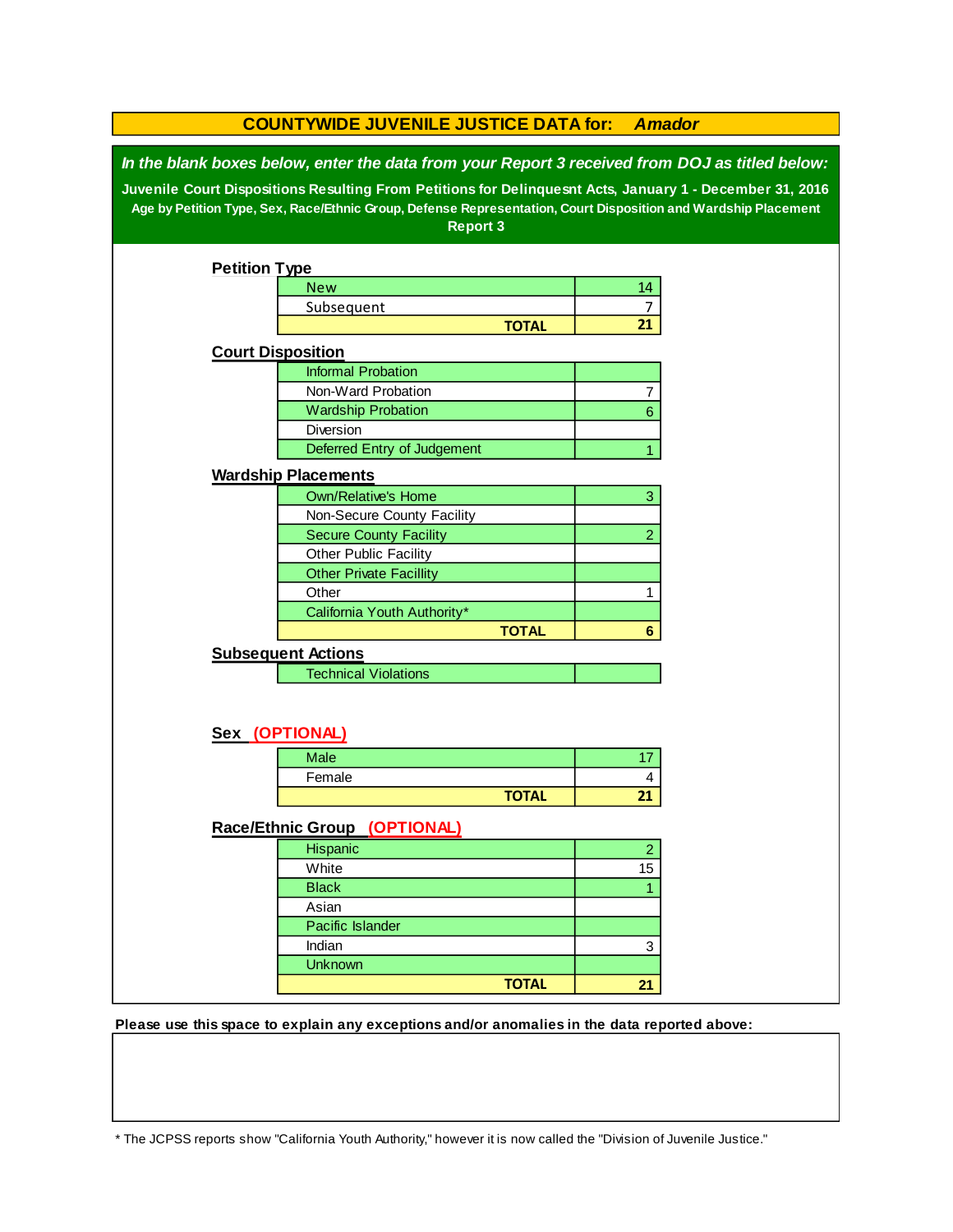|                | <b>COUNTYWIDE JUVENILE JUSTICE DATA for:</b>                                                                                                                                   | <b>Amador</b> |  |
|----------------|--------------------------------------------------------------------------------------------------------------------------------------------------------------------------------|---------------|--|
|                | In the blank boxes below, enter your juvenile arrest data from last year.<br>Arrest data by county can be found at:<br>https://openjustice.doj.ca.gov/crime-statistics/arrests |               |  |
| <b>Arrests</b> |                                                                                                                                                                                |               |  |
|                | <b>Felony Arrests</b>                                                                                                                                                          | 3             |  |
|                | <b>Misdemeanor Arrests</b>                                                                                                                                                     | 16            |  |
|                | <b>Status Arrests</b>                                                                                                                                                          |               |  |
|                | <b>TOTAL</b>                                                                                                                                                                   | 19            |  |
|                | Gender (OPTIONAL)<br><b>Male</b><br>Female                                                                                                                                     |               |  |
|                | <b>TOTAL</b>                                                                                                                                                                   |               |  |
|                | Race/Ethnic Group (OPTIONAL)                                                                                                                                                   |               |  |
|                | <b>Black</b>                                                                                                                                                                   |               |  |
|                | White                                                                                                                                                                          |               |  |
|                | Hispanic<br>Other                                                                                                                                                              |               |  |
|                | <b>TOTAL</b>                                                                                                                                                                   |               |  |
|                |                                                                                                                                                                                |               |  |
|                |                                                                                                                                                                                |               |  |

**Please use this space to explain any exceptions and/or anomalies in the data reported above:**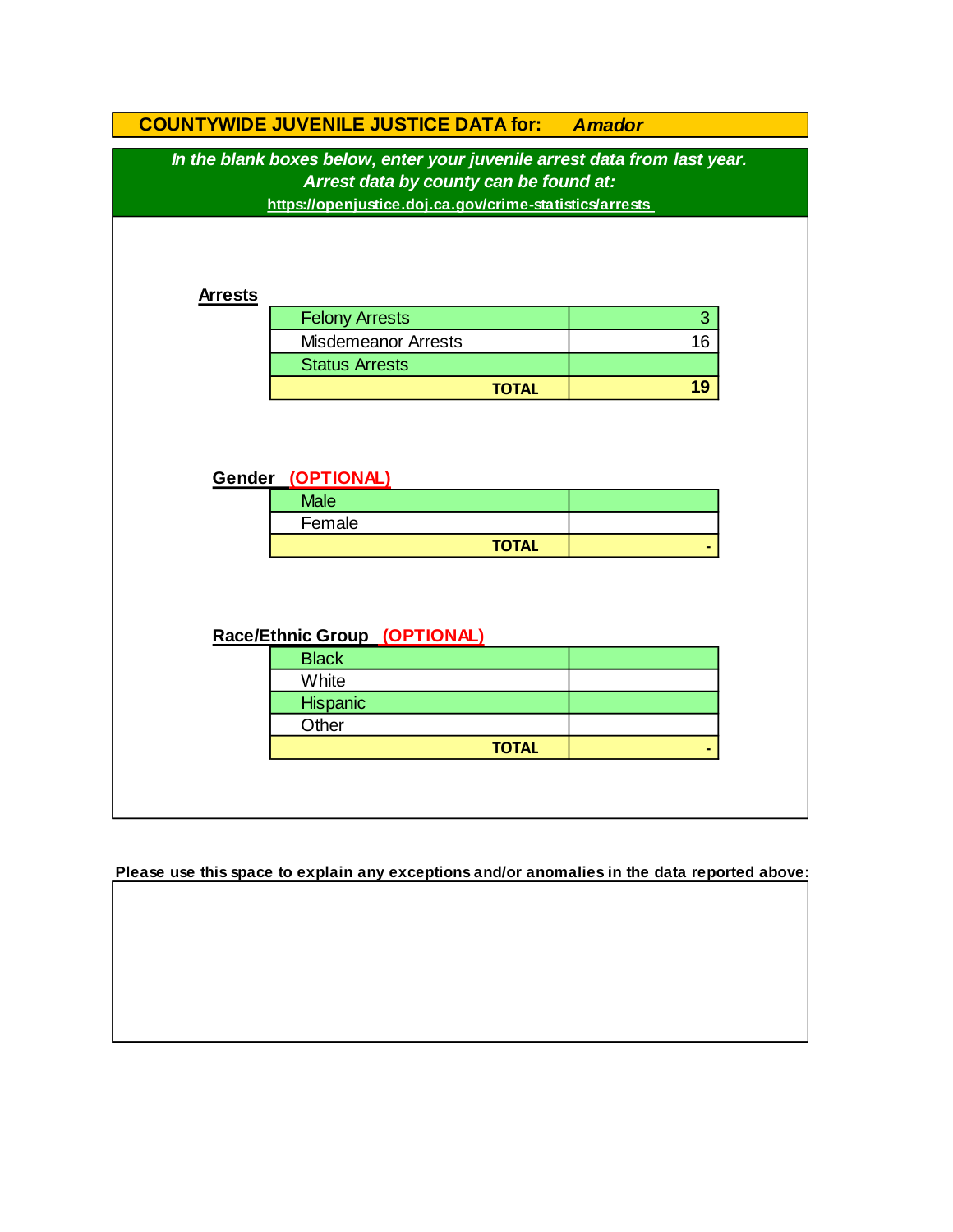## **ANALYSIS OF COUNTYWIDE TREND DATA for:** *Amador*

### **Government Code Section 30061(b)(4)(C)(iv) & WIC Section 1961(c)(3)**

Provide <sup>a</sup> summary description or analysis, based on available information, of how the programs, placements, services, strategies or system enhancements funded by JJCPA-YOBG have, or may have, contributed to, or influenced, the juvenile justice data trends identified in this report.

The focus of the Amador County Probation Department is primarily prevention driven. Indentifying juveniles at risk and collaborating with our community based agencies has allowed the juvenile probation officer to access programs which focus acutely on the needs of the minor and their family. Referring minors and their families to programs such as Nexus ART and 180 Degree Uturn have proven to help enhance informal interaction with the Probation Department and law enforcement when engaging youth who are at risk within our community. Additionally, more creative dispositions prior to court involvement have been implemented prior to or at intake with the Probation Department. The Probation Department has a strong relationship with the school district as well and is very active with truancy prevention and referring families in need for services. In reviewing the year end statistical data for the 2016 year drawn from the State of California Department of Justice, it is evident these practices have been and continue to be successful. For example, there were 64 referrals made to the probation department in which only 21 were referred to the Court with the remaining 35 being handled by the Probation Department.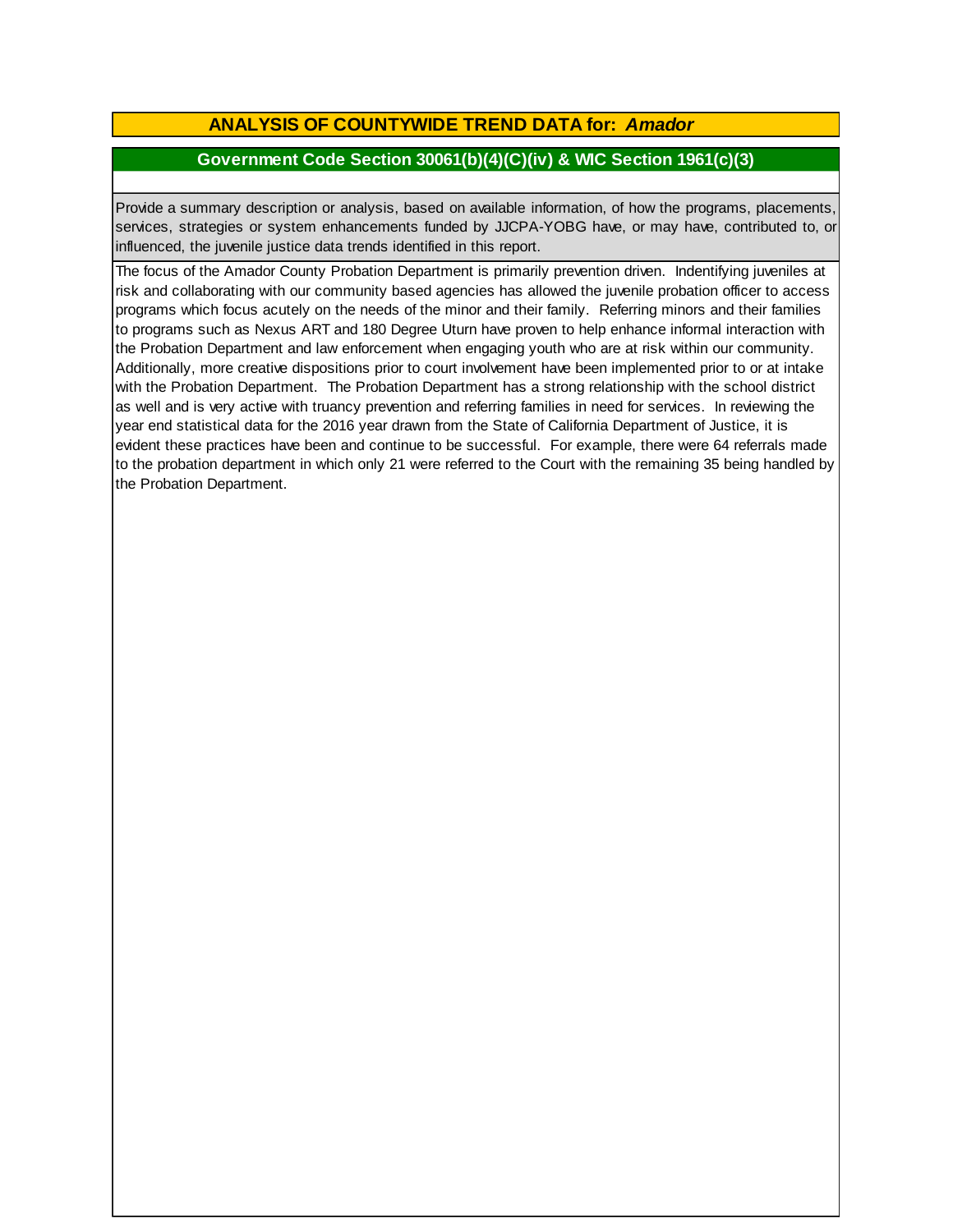Use the template(s) below to report the programs, placements, services, strategies, and/or system enhancements you funded in the preceding fiscal year. Use <sup>a</sup> separate template for each program, placement, service, strategy, or system enhancement that was supported with JJCPA and/or YOBG funds. If you need more templates than provided, copy and paste additional templates below the last Accounting of Expenditures template.

Start by indicating the name of the first program, placement, service, strategy, or system enhancement that was funded with JJCPA and/or YOBG funds last year. Next indicate the expenditure category using the drop down list provided in the Expenditure Category portion on each of the templates.

|                    | Code | <b>Expenditure Category</b>             | Code           | <b>Expenditure Category</b>                   |
|--------------------|------|-----------------------------------------|----------------|-----------------------------------------------|
| <b>Placements</b>  | 1    | Juvenile Hall                           | 5              | <b>Private Residential Care</b>               |
|                    | 2    | Ranch                                   | 6              | Home on Probation                             |
|                    | 3    | Camp                                    | $\overline{7}$ | Other Placement                               |
|                    | 4    | Other Secure/Semi-Secure Rehab Facility |                |                                               |
|                    | Code | <b>Expenditure Category</b>             | Code           | <b>Expenditure Category</b>                   |
| <b>Direct</b>      | 8    | Alcohol and Drug Treatment              | 26             | Life/Independent Living Skills                |
| <b>Services</b>    | 9    | <b>After School Services</b>            |                | Training/Education                            |
|                    | 10   | Aggression Replacement Therapy          | 27             | Individual Mental Health Counseling           |
|                    | 11   | Anger Management Counseling/Treatment   | 28             | Mental Health Screening                       |
|                    | 12   | Development of Case Plan                | 29             | Mentoring                                     |
|                    | 13   | <b>Community Service</b>                | 30             | Monetary Incentives                           |
|                    | 14   | Day or Evening Treatment Program        | 31             | Parenting Education                           |
|                    | 15   | Detention Assessment(s)                 | 32             | Pro-Social Skills Training                    |
|                    | 16   | <b>Electronic Monitoring</b>            | 33             | <b>Recreational Activities</b>                |
|                    | 17   | <b>Family Counseling</b>                | 34             | Re-Entry or Aftercare Services                |
|                    | 18   | <b>Functional Family Therapy</b>        | 35             | Restitution                                   |
|                    | 19   | Gang Intervention                       | 36             | Restorative Justice                           |
|                    | 20   | Gender Specific Programming for Girls   | 37             | Risk and/or Needs Assessment                  |
|                    | 21   | Gender Specific Programming for Boys    | 38             | <b>Special Education Services</b>             |
|                    | 22   | <b>Group Counseling</b>                 | 39             | Substance Abuse Screening                     |
|                    | 23   | Intensive Probation Supervision         | 40             | <b>Transitional Living Services/Placement</b> |
|                    | 24   | Job Placement                           | 41             | Tutoring                                      |
|                    | 25   | Job Readiness Training                  | 42             | Vocational Training                           |
|                    |      |                                         | 43             | <b>Other Direct Service</b>                   |
|                    | Code | <b>Expenditure Category</b>             | Code           | <b>Expenditure Category</b>                   |
| Capacity           | 44   | Staff Training/Professional Development | 48             | <b>Contract Services</b>                      |
| Building/          | 45   | <b>Staff Salaries/Benefits</b>          | 49             | <b>Other Procurements</b>                     |
| <b>Maintenance</b> | 46   | Capital Improvements                    | 50             | Other                                         |
| <b>Activities</b>  | 47   | Equipment                               |                |                                               |

#### **List of Expenditure Categories and Associated Numerical Codes**

For each program, placement, service, strategy, or system enhancement, record actual expenditure details for the preceding fiscal year. Expenditures will be categorized as coming from one or more of three funding sources - JJCPA funds, YOBG funds, and other funding sources (local, federal, other state, private, etc.). Be sure to report all JJCPA and YOBG expenditures for the preceding fiscal year irrespective of the fiscal year during which the funds were allocated. Definitions of the budget line items are provided on the next page.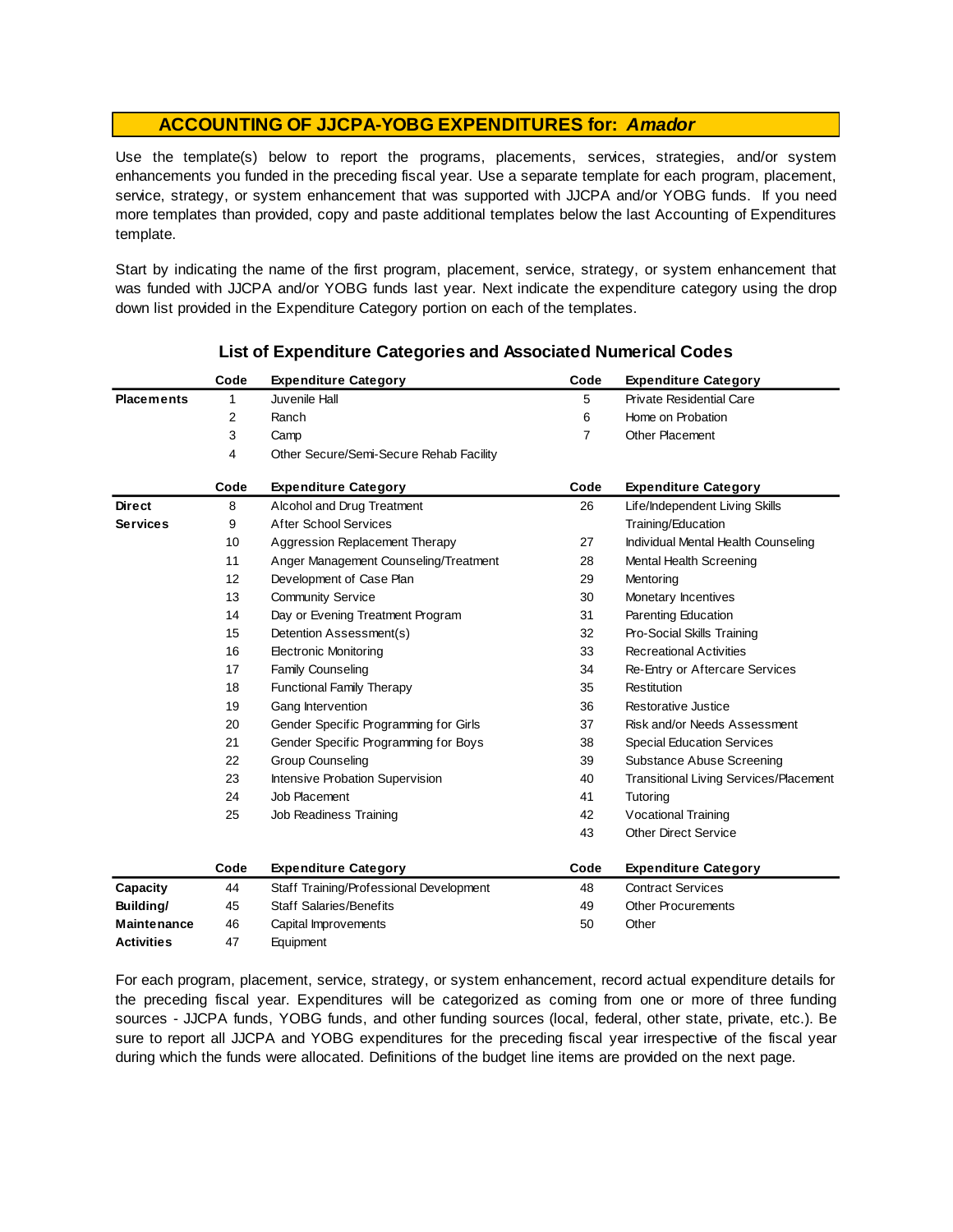**Salaries and Benefits** includes all expenditures related to paying the salaries and benefits of county probation (or other county department) employees who were directly involved in grant-related activities.

**Services and Supplies** includes expenditures for services and supplies necessary for the operation of the project (e.g., lease payments for vehicles and/or office space, office supplies) and/or services provided to participants and/or family members as part of the project's design (e.g., basic necessities such as food, clothing, transportation, and shelter/housing; and related costs).

**Professional Services** includes all services provided by individuals and agencies with whom the County contracts. The county is responsible for reimbursing every contracted individual/agency.

**Community-Based Organizations (CBO)** includes all expenditures for services received from CBO's. *NOTE* : *I f you use JJCPA and/or YOBG funds t o contract with <sup>a</sup> CBO, report that expenditure on this line item rather than on the Professional Services line item.*

**Fixed Assets/Equipment** includes items such as vehicles and equipment needed to implement and/or operate the program, placement, service, etc. (e.g., computer and other office equipment including furniture).

**Administrative Overhead** includes all costs associated with administration of the program, placement, service, strategy, and/or system enhancement being supported by JJCPA and/or YOBG funds.

Use the space below the budget detail to provide a narrative description for each program, placement, service, strategy, and/or system enhancement that was funded last year. *To do so, double click on the response box provided for this purpose.* 

Repeat this process as many times as needed to fully account for all programs, placements, services, strategies, and systems enhancements that were funded with JJCPA and/or YOBG during the last fiscal year. Keep in mind that this full report will be posted on the BSCC website in accordance with state law.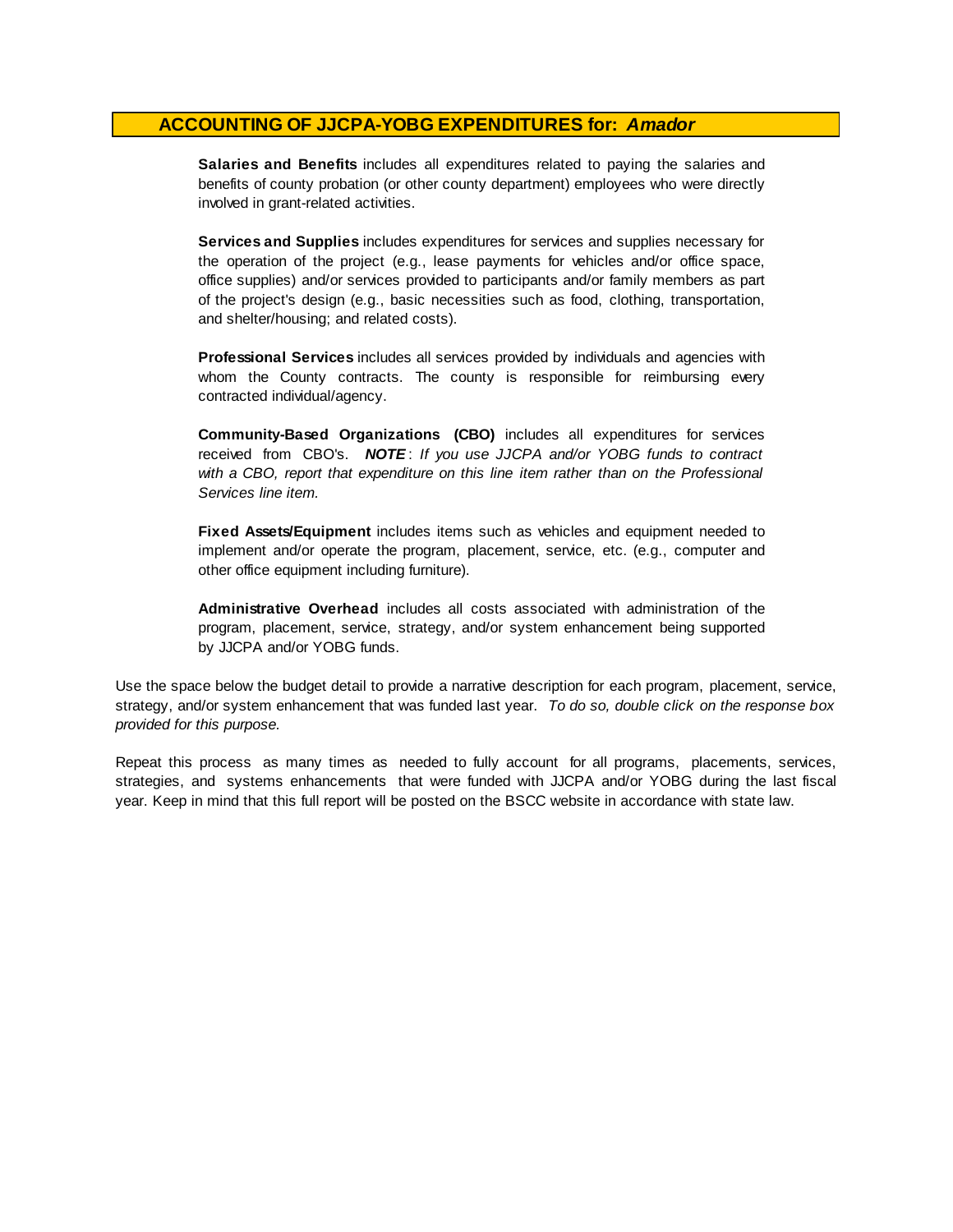| 1. Program, Placement, Service, Strategy, or System Enhancement                                              |                                                                          |              |               |    |
|--------------------------------------------------------------------------------------------------------------|--------------------------------------------------------------------------|--------------|---------------|----|
| Name of program, placement, service,                                                                         |                                                                          |              |               |    |
| strategy or system enhancement:                                                                              | Juvenile Probation Officer                                               |              |               |    |
| <b>Expenditure Category:</b>                                                                                 | <b>Staff Salaries/Benefits</b>                                           |              |               |    |
|                                                                                                              | All Other Funds<br><b>YOBG Funds</b><br><b>JJCPA Funds</b><br>(Optional) |              |               |    |
| Salaries & Benefits:                                                                                         | $\frac{1}{2}$                                                            | 151,913      | $\frac{1}{2}$ | \$ |
| Services & Supplies:                                                                                         |                                                                          |              |               |    |
| <b>Professional Services:</b>                                                                                |                                                                          |              |               |    |
| <b>Community Based Organizations:</b>                                                                        |                                                                          |              |               |    |
| <b>Fixed Assets/Equipment:</b>                                                                               |                                                                          |              |               |    |
| Administrative Overhead:                                                                                     |                                                                          |              |               |    |
| Other Expenditures (List Below):                                                                             |                                                                          |              |               |    |
|                                                                                                              |                                                                          |              |               |    |
|                                                                                                              |                                                                          |              |               |    |
|                                                                                                              |                                                                          |              |               |    |
| <b>TOTAL:</b>                                                                                                | $\sqrt{3}$                                                               | $151,913$ \$ |               | \$ |
| Provide a description of the program, placement, service, strategy or system enhancement that was funded     |                                                                          |              |               |    |
| with JJCPA and/or YOBG funds in the preceding fiscal year. For example, you might want to include            |                                                                          |              |               |    |
| information on the types of youth served, prevention services you provided, your accomplishments, any        |                                                                          |              |               |    |
| barriers encountered, and what specifically JJCPA and/or YOBG funds paid for.                                |                                                                          |              |               |    |
| JJCPA funds were utilized to pay the salaries and benefits of a juvenile probation officer assigned to       |                                                                          |              |               |    |
| collaborate with Amador County schools, community based organizations, and Health and Human Services.        |                                                                          |              |               |    |
| The juvenile probation officer addresses school truancy and discplinary issues within Amador County's seven  |                                                                          |              |               |    |
| elementary schools, three junior high schools, two high schools, and three alternative schools. The juvenile |                                                                          |              |               |    |
| probation officer collaborates and refers youth to Nexus Youth and Family Services. These programs offer     |                                                                          |              |               |    |
| anger management, substance and abuse counseling, and counseling preventative services. Amador County        |                                                                          |              |               |    |
| Health and Human Services are utilized to refer youth for mental health and substance abuse counseling.      |                                                                          |              |               |    |
|                                                                                                              |                                                                          |              |               |    |
|                                                                                                              |                                                                          |              |               |    |
|                                                                                                              |                                                                          |              |               |    |
|                                                                                                              |                                                                          |              |               |    |
|                                                                                                              |                                                                          |              |               |    |
|                                                                                                              |                                                                          |              |               |    |
|                                                                                                              |                                                                          |              |               |    |
|                                                                                                              |                                                                          |              |               |    |
|                                                                                                              |                                                                          |              |               |    |
|                                                                                                              |                                                                          |              |               |    |
|                                                                                                              |                                                                          |              |               |    |
|                                                                                                              |                                                                          |              |               |    |
|                                                                                                              |                                                                          |              |               |    |
|                                                                                                              |                                                                          |              |               |    |
|                                                                                                              |                                                                          |              |               |    |
|                                                                                                              |                                                                          |              |               |    |
|                                                                                                              |                                                                          |              |               |    |
|                                                                                                              |                                                                          |              |               |    |
|                                                                                                              |                                                                          |              |               |    |
|                                                                                                              |                                                                          |              |               |    |
|                                                                                                              |                                                                          |              |               |    |
|                                                                                                              |                                                                          |              |               |    |
|                                                                                                              |                                                                          |              |               |    |
|                                                                                                              |                                                                          |              |               |    |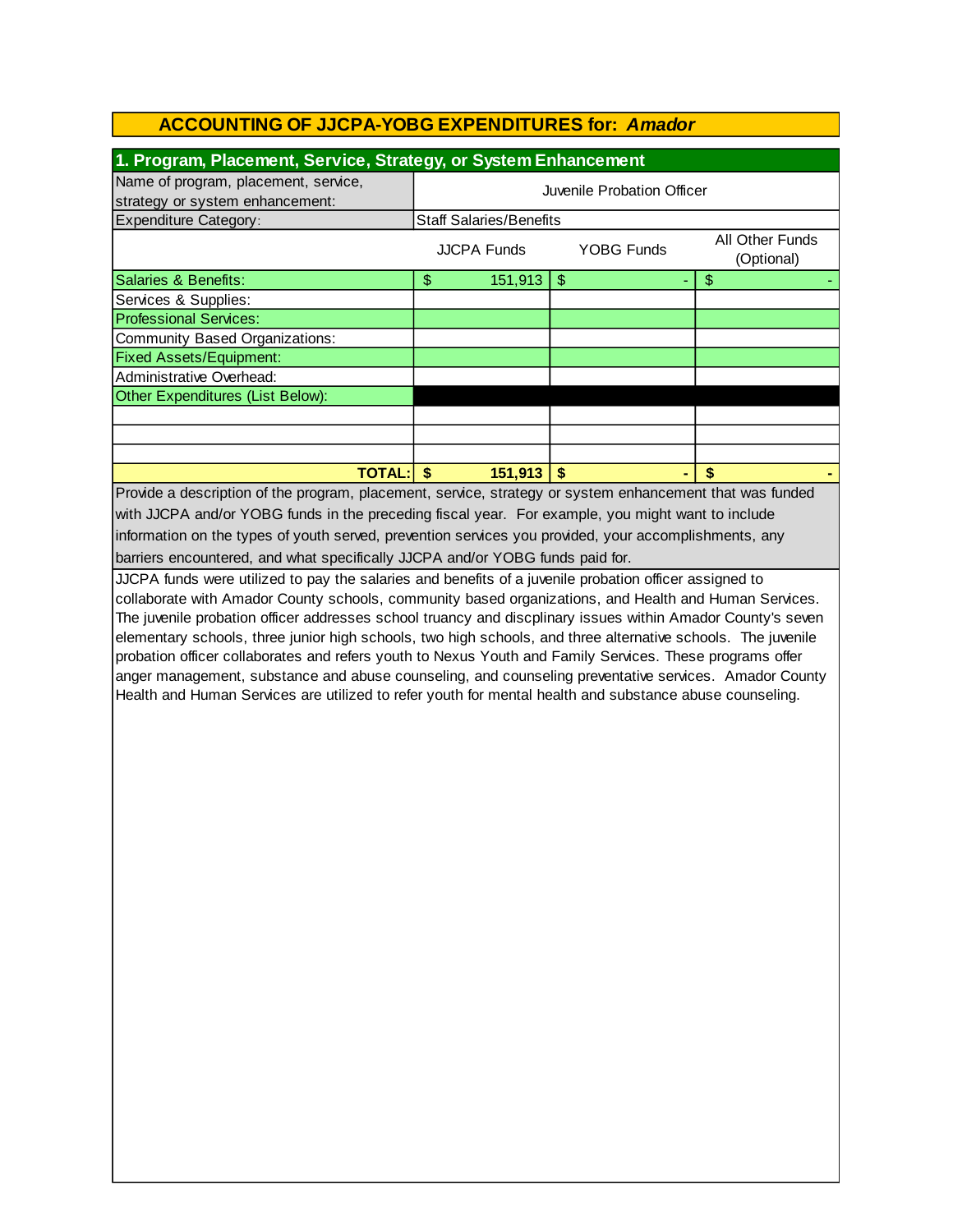| Name of program, placement, service,<br>strategy or system enhancement:<br><b>Expenditure Category:</b>                                                                                                                                                                                                                                                                                                                        |                                     | 2. Program, Placement, Service, Strategy, or System Enhancement |                               |  |  |  |
|--------------------------------------------------------------------------------------------------------------------------------------------------------------------------------------------------------------------------------------------------------------------------------------------------------------------------------------------------------------------------------------------------------------------------------|-------------------------------------|-----------------------------------------------------------------|-------------------------------|--|--|--|
|                                                                                                                                                                                                                                                                                                                                                                                                                                | <b>Mental Health Counseling</b>     |                                                                 |                               |  |  |  |
|                                                                                                                                                                                                                                                                                                                                                                                                                                | Individual Mental Health Counseling |                                                                 |                               |  |  |  |
|                                                                                                                                                                                                                                                                                                                                                                                                                                | <b>JJCPA Funds</b>                  | <b>YOBG Funds</b>                                               | All Other Funds<br>(Optional) |  |  |  |
| Salaries & Benefits:                                                                                                                                                                                                                                                                                                                                                                                                           |                                     |                                                                 |                               |  |  |  |
| Services & Supplies:                                                                                                                                                                                                                                                                                                                                                                                                           |                                     |                                                                 |                               |  |  |  |
| <b>Professional Services:</b>                                                                                                                                                                                                                                                                                                                                                                                                  |                                     | \$<br>910                                                       |                               |  |  |  |
| <b>Community Based Organizations:</b>                                                                                                                                                                                                                                                                                                                                                                                          |                                     |                                                                 |                               |  |  |  |
| <b>Fixed Assets/Equipment:</b>                                                                                                                                                                                                                                                                                                                                                                                                 |                                     |                                                                 |                               |  |  |  |
| Administrative Overhead:                                                                                                                                                                                                                                                                                                                                                                                                       |                                     |                                                                 |                               |  |  |  |
| Other Expenditures (List Below):                                                                                                                                                                                                                                                                                                                                                                                               |                                     |                                                                 |                               |  |  |  |
|                                                                                                                                                                                                                                                                                                                                                                                                                                |                                     |                                                                 |                               |  |  |  |
|                                                                                                                                                                                                                                                                                                                                                                                                                                |                                     |                                                                 |                               |  |  |  |
|                                                                                                                                                                                                                                                                                                                                                                                                                                |                                     |                                                                 |                               |  |  |  |
| <b>TOTAL: \$</b>                                                                                                                                                                                                                                                                                                                                                                                                               |                                     | \$<br>910                                                       | $\boldsymbol{\hat{s}}$        |  |  |  |
| Provide a description of the program, placement, service, strategy or system enhancement that was funded                                                                                                                                                                                                                                                                                                                       |                                     |                                                                 |                               |  |  |  |
| with JJCPA and/or YOBG funds in the preceding fiscal year. For example, you might want to include                                                                                                                                                                                                                                                                                                                              |                                     |                                                                 |                               |  |  |  |
| information on the types of youth served, prevention services you provided, your accomplishments, any                                                                                                                                                                                                                                                                                                                          |                                     |                                                                 |                               |  |  |  |
| barriers encountered, and what specifically JJCPA and/or YOBG funds paid for.                                                                                                                                                                                                                                                                                                                                                  |                                     |                                                                 |                               |  |  |  |
| individual mental health counseling to youth with mental health needs. The mental health clinicians and the<br>juvenile probation officers collaborate to ensure the youth receives mental health needs when transportation,<br>access, and financial barriers exist. The type of youth referred for mental health counseling are felony and<br>misdemeanor offenders, violent offenders, and offenders with a mental illness. |                                     |                                                                 |                               |  |  |  |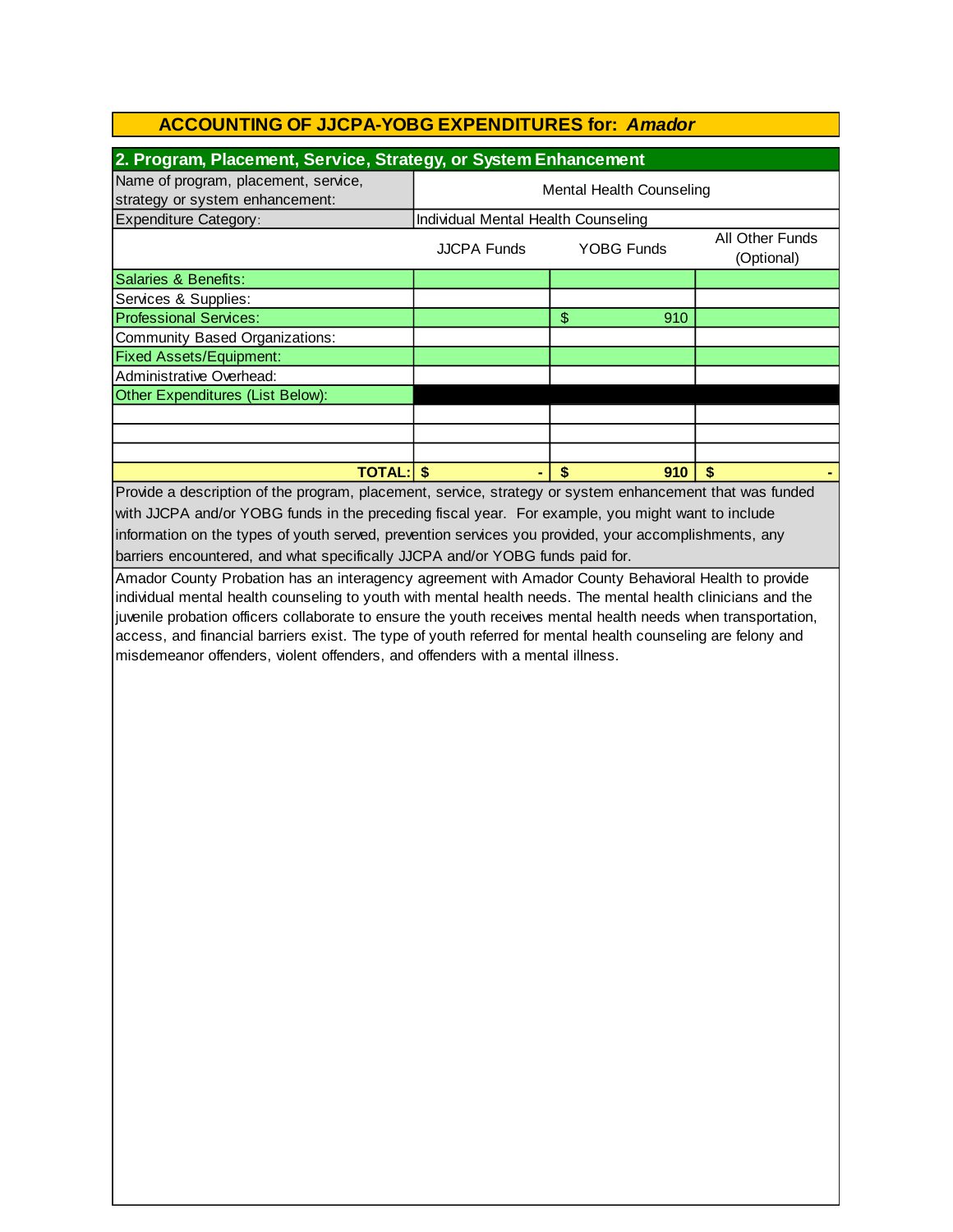| 3. Program, Placement, Service, Strategy, or System Enhancement         |                                |                   |                 |  |
|-------------------------------------------------------------------------|--------------------------------|-------------------|-----------------|--|
| Name of program, placement, service,<br>strategy or system enhancement: | Group Mental Health Counseling |                   |                 |  |
| <b>Expenditure Category:</b>                                            | Group Counseling               |                   |                 |  |
|                                                                         | <b>JJCPA Funds</b>             | <b>YOBG Funds</b> | All Other Funds |  |
| Salaries & Benefits:                                                    |                                |                   |                 |  |
| Services & Supplies:                                                    |                                |                   |                 |  |
| <b>Professional Services:</b>                                           |                                | \$<br>1,021       |                 |  |
| Community Based Organizations:                                          |                                |                   |                 |  |
| <b>Fixed Assets/Equipment:</b>                                          |                                |                   |                 |  |
| Administrative Overhead:                                                |                                |                   |                 |  |
| Other Expenditures (List Below):                                        |                                |                   |                 |  |
|                                                                         |                                |                   |                 |  |
|                                                                         |                                |                   |                 |  |
|                                                                         |                                |                   |                 |  |
| <b>TOTAL:IS</b>                                                         |                                | 1,021             |                 |  |

Provide a description of the program, placement, service, strategy or system enhancement that was funded with JJCPA and/or YOBG funds in the preceding fiscal year. For example, you might want to include barriers encountered, and what specifically JJCPA and/or YOBG funds paid for. information on the types of youth served, prevention services you provided, your accomplishments, any

Amador County Probation has an interagency agreement with Amador County Behavioral Health to provide substance abuse group counseling to youth referred by the juvenile probation officers. The substance abuse counselors utilize the teen Matrix Model which consists of evidence-based techniques integrated into an approach that includes individual and group sessions, and separate parent and adolescent substance education groups. the expected benefit is to provide counseling to youth that normally do not have access to these services, and to assist in preventing future subtance abuse issues.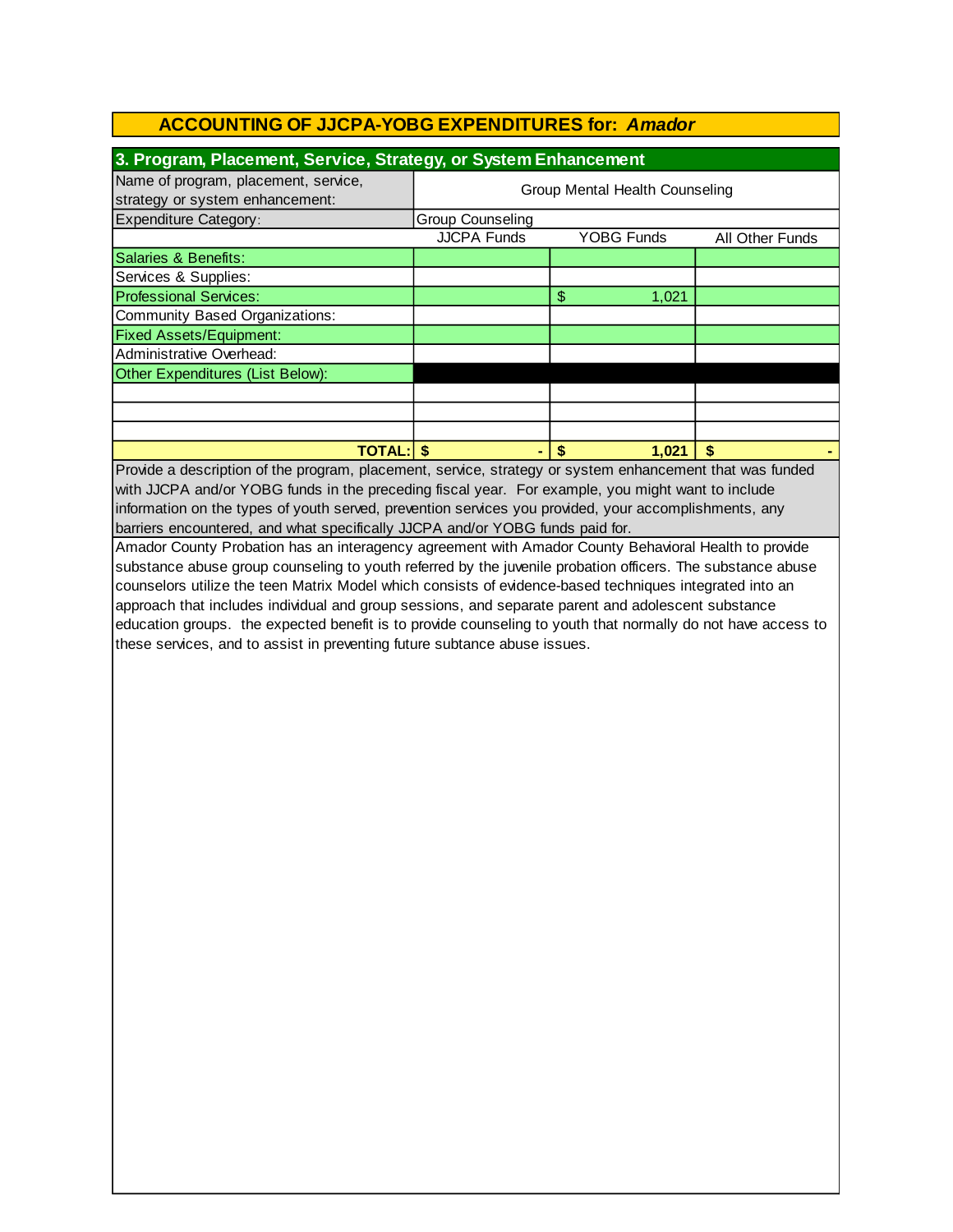| 4. Program, Placement, Service, Strategy, or System Enhancement         |                                |                   |                 |  |
|-------------------------------------------------------------------------|--------------------------------|-------------------|-----------------|--|
| Name of program, placement, service,<br>strategy or system enhancement: | Aggression Replacement Therapy |                   |                 |  |
| <b>Expenditure Category:</b>                                            | Aggression Replacement Therapy |                   |                 |  |
|                                                                         | <b>JJCPA Funds</b>             | <b>YOBG Funds</b> | All Other Funds |  |
| Salaries & Benefits:                                                    |                                |                   |                 |  |
| Services & Supplies:                                                    |                                |                   |                 |  |
| <b>Professional Services:</b>                                           |                                |                   |                 |  |
| Community Based Organizations:                                          |                                | \$<br>16,716      |                 |  |
| <b>Fixed Assets/Equipment:</b>                                          |                                |                   |                 |  |
| Administrative Overhead:                                                |                                |                   |                 |  |
| Other Expenditures (List Below):                                        |                                |                   |                 |  |
|                                                                         |                                |                   |                 |  |
|                                                                         |                                |                   |                 |  |
|                                                                         |                                |                   |                 |  |
| <b>TOTAL: S</b>                                                         |                                | 16.716<br>\$      | S               |  |

Provide a description of the program, placement, service, strategy or system enhancement that was funded with JJCPA and/or YOBG funds in the preceding fiscal year. For example, you might want to include information on the types of youth served, prevention services you provided, your accomplishments, any barriers encountered, and what specifically JJCPA and/or YOBG funds paid for.

Nexus Youth and Family Services provides the Aggression Replacement Therapy (ART) groups throughout the school year to youth referred by Amador County Probation. The juvenile probation officer collaborates with local schools, Health and Human Services, and parents to assess youth for the ART program. ART groups help to reduce negative behaviors, discplinary action in the school setting, time on probation, and recidivism in the Juvenile Justice System. ART is a multi-modal intervention designed to alter the behavior of chronically aggressive youth. It consists of three components: skill streaming which is designed to teach a broad curriculum of pro-social behavior, anger control which is a method for enpowering youth to modify their own anger responsiveness, and moral reasoning training which is to help motivate youth to employ the skills learned via the other components. The goals and expected benefits are to promote skill acquisition and performance, improve anger control, decrease the frequency of acting out behaviors, and increase the frequency of pro-social constructive behaviors.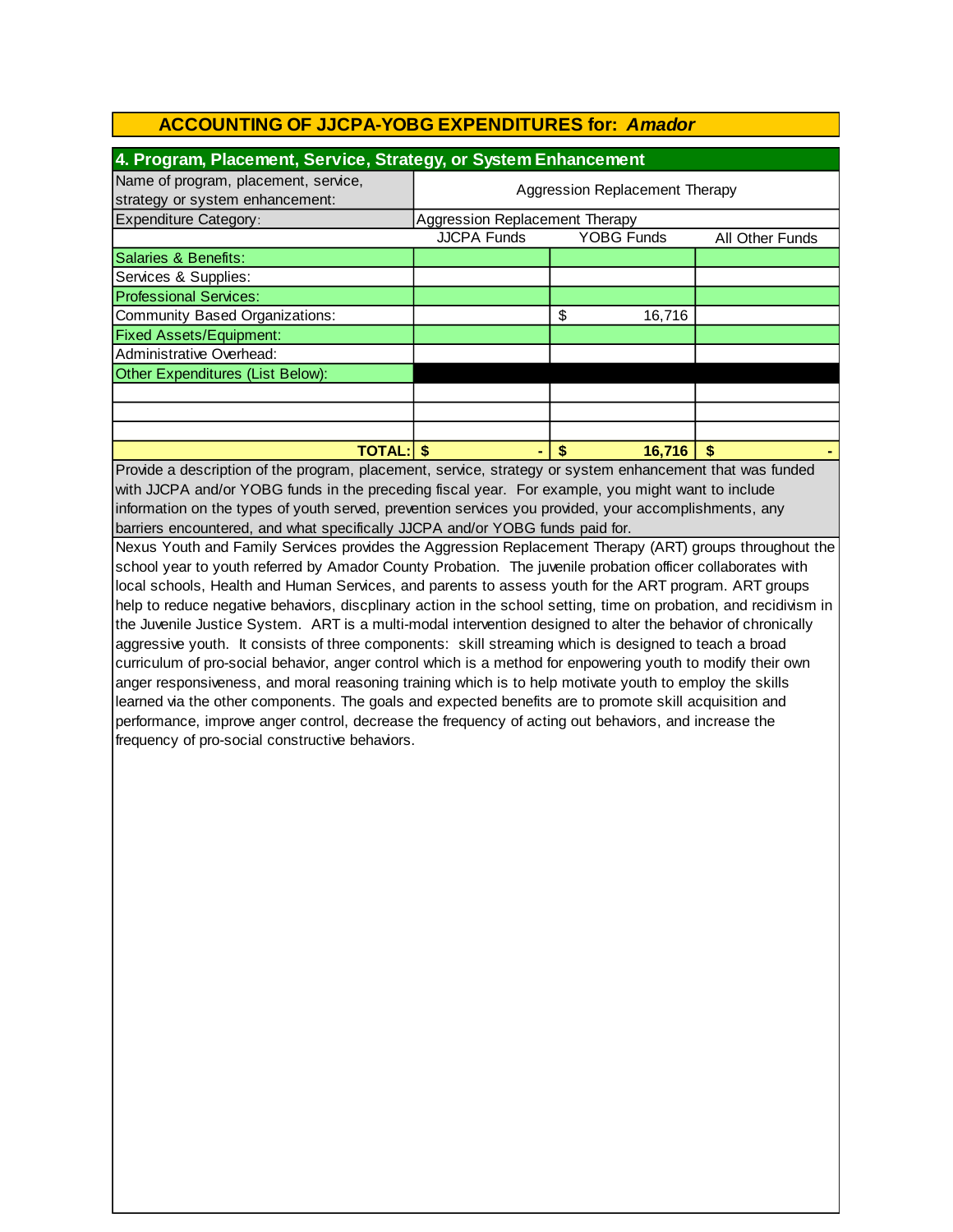| 5. Program, Placement, Service, Strategy, or System Enhancement         |                             |                   |                        |  |
|-------------------------------------------------------------------------|-----------------------------|-------------------|------------------------|--|
| Name of program, placement, service,<br>strategy or system enhancement: | 180 Degree You-Turn Program |                   |                        |  |
| Expenditure Category:                                                   | Pro-Social Skills Training  |                   |                        |  |
|                                                                         | <b>JJCPA Funds</b>          | <b>YOBG Funds</b> | <b>All Other Funds</b> |  |
| Salaries & Benefits:                                                    |                             |                   |                        |  |
| Services & Supplies:                                                    |                             |                   |                        |  |
| <b>Professional Services:</b>                                           |                             |                   |                        |  |
| Community Based Organizations:                                          |                             | \$<br>29,890      |                        |  |
| <b>Fixed Assets/Equipment:</b>                                          |                             |                   |                        |  |
| Administrative Overhead:                                                |                             |                   |                        |  |
| Other Expenditures (List Below):                                        |                             |                   |                        |  |
|                                                                         |                             |                   |                        |  |
|                                                                         |                             |                   |                        |  |
|                                                                         |                             |                   |                        |  |
| <b>TOTAL:   \$</b>                                                      |                             | 29,890<br>S       | S                      |  |

with JJCPA and/or YOBG funds in the preceding fiscal year. For example, you might want to include information on the types of youth served, prevention services you provided, your accomplishments, any barriers encountered, and what specifically JJCPA and/or YOBG funds paid for. Provide a description of the program, placement, service, strategy or system enhancement that was funded

Nexus Youth and Family Services provided the 180 Degree You-Turn Program to youth between the ages of 9 through 18 years of age identified as being high risk. They offered three different groups throughout the school year with 26 participants. The program encompassses group discussions, conflict resolution, education, leadership, community service, diversity, personal values, integrity and future goals. The Nexus Youth and Family Services' staff organized field trips designed to expose the program participants to a variety of experiences and opportunities which they were actively and cognitively engaged and challenged. During this reporting period, the field trips were to Ione Harvest Faire scarecrow contest, Holiday Toy Shop project, Sky High team building, camping at Lassen Volcanic National Park, three-day Youth Traffic Safety Summit in Anaheim, three-day REACH conference in Chico, Operation Care Color Run, Columbia College, and World of Wonders Science Museum.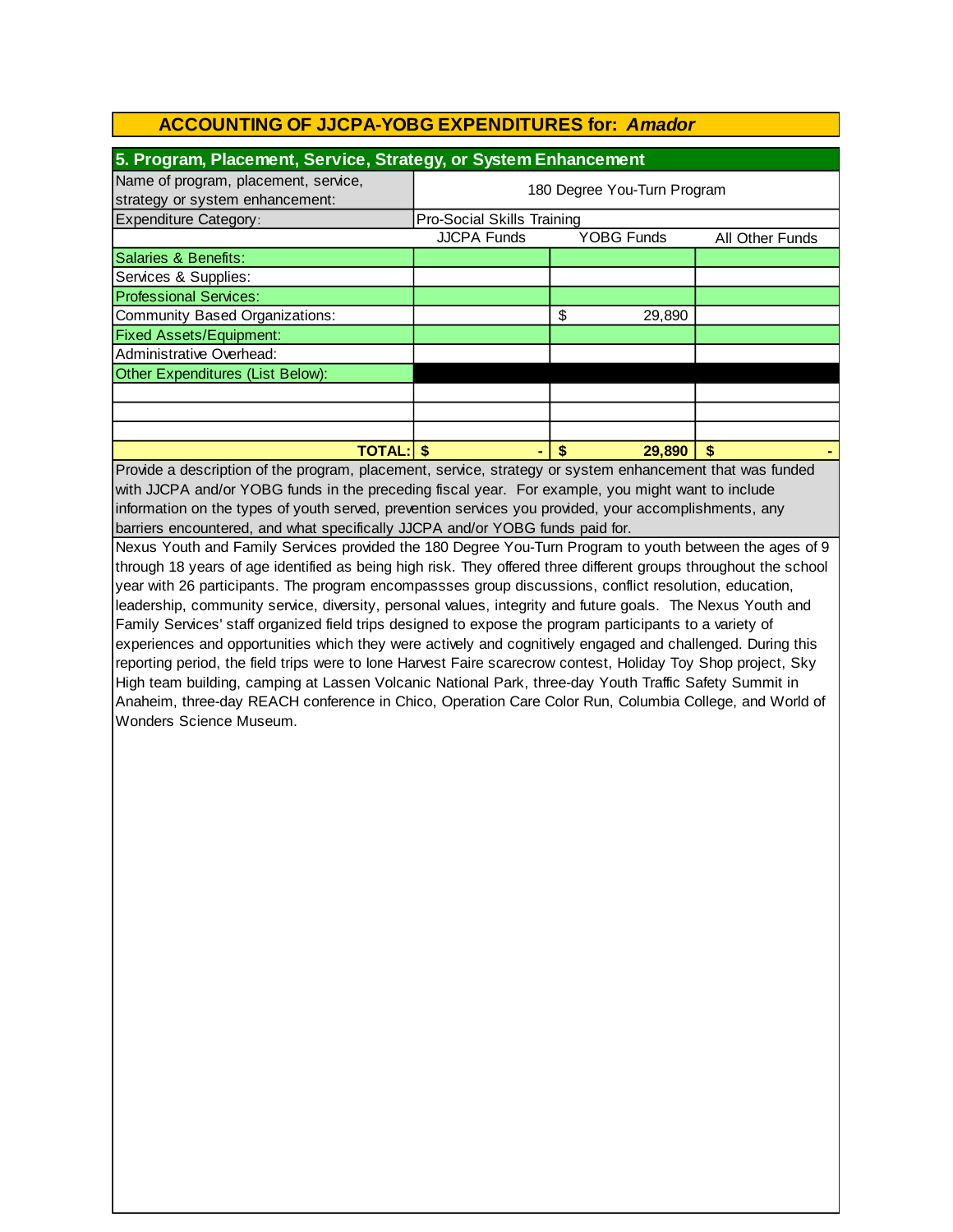| 6. Program, Placement, Service, Strategy, or System Enhancement         |                          |                   |                 |  |
|-------------------------------------------------------------------------|--------------------------|-------------------|-----------------|--|
| Name of program, placement, service,<br>strategy or system enhancement: |                          | AutoMon, LLC      |                 |  |
| <b>Expenditure Category:</b>                                            | <b>Contract Services</b> |                   |                 |  |
|                                                                         | <b>JJCPA Funds</b>       | <b>YOBG Funds</b> | All Other Funds |  |
| Salaries & Benefits:                                                    |                          |                   |                 |  |
| Services & Supplies:                                                    |                          |                   |                 |  |
| <b>Professional Services:</b>                                           |                          | \$<br>47,935      |                 |  |
| Community Based Organizations:                                          |                          |                   |                 |  |
| <b>Fixed Assets/Equipment:</b>                                          |                          |                   |                 |  |
| Administrative Overhead:                                                |                          |                   |                 |  |
| Other Expenditures (List Below):                                        |                          |                   |                 |  |
|                                                                         |                          |                   |                 |  |
|                                                                         |                          |                   |                 |  |
|                                                                         |                          |                   |                 |  |
| <b>TOTAL:IS</b>                                                         |                          | \$<br>47,935      |                 |  |

Provide a description of the program, placement, service, strategy or system enhancement that was funded with JJCPA and/or YOBG funds in the preceding fiscal year. For example, you might want to include information on the types of youth served, prevention services you provided, your accomplishments, any barriers encountered, and what specifically JJCPA and/or YOBG funds paid for.

Amador County Probation contracts with AutoMon, LLC to maintain the case management system and kiosk reporting system through the vendor's annual maintenance and escrow fees. The case management and kiosk systems allow the juvenile probation officer to track all aspects of the juvenile caseload. In addition, the Juvenile Assessment Intervention System (JAIS) is embedded in the case management system which is a juvenile assessment tool. The JAIS component classifies the youth as low, medium, or high risks. The assessment also identifies their needs to successfully complete probation and reduce recidivism; such as, mental health or substance abuse referrals, ART or 180 Degree You-Turn Program referral, and family counseling.